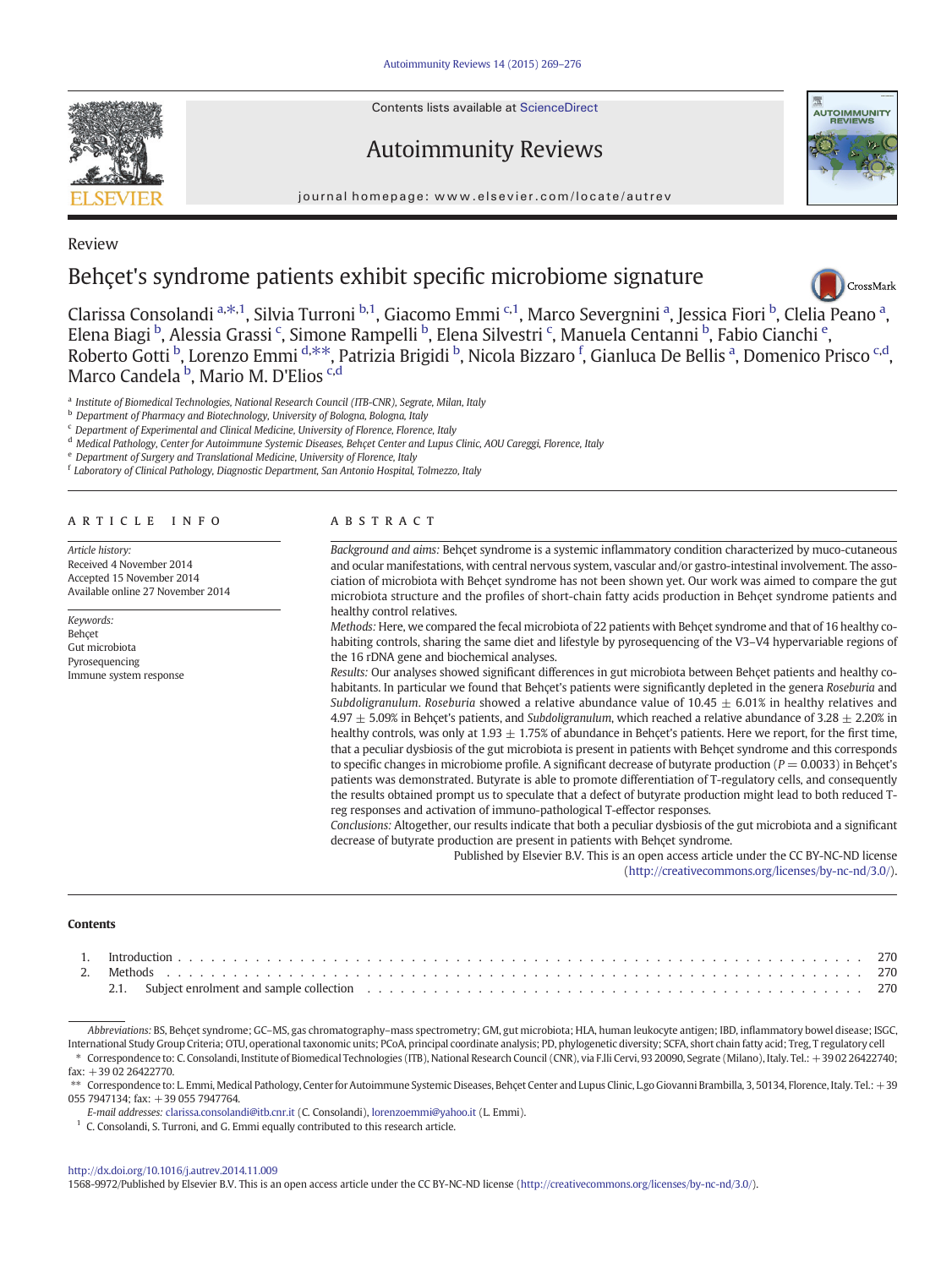| 270 | C. Consolandi et al. / Autoimmunity Reviews 14 (2015) 269–276                                                                                                                                                                          |  |
|-----|----------------------------------------------------------------------------------------------------------------------------------------------------------------------------------------------------------------------------------------|--|
|     | 2.2.                                                                                                                                                                                                                                   |  |
|     | 2.3.                                                                                                                                                                                                                                   |  |
|     | 2.4.                                                                                                                                                                                                                                   |  |
|     | 2.5.                                                                                                                                                                                                                                   |  |
|     | Bioinformatic analysis and statistical data analysis enterpreteration of the content of the content of the analysis and statistical data analysis enterpreteration of the content of the content of the content of the content<br>2.6. |  |
| 3.  | Results                                                                                                                                                                                                                                |  |
|     | 3.1.                                                                                                                                                                                                                                   |  |
|     | 3.2.                                                                                                                                                                                                                                   |  |
|     | 3.3.                                                                                                                                                                                                                                   |  |
| 4.  |                                                                                                                                                                                                                                        |  |
|     |                                                                                                                                                                                                                                        |  |
|     |                                                                                                                                                                                                                                        |  |
|     |                                                                                                                                                                                                                                        |  |
|     | Appendix A.                                                                                                                                                                                                                            |  |
|     |                                                                                                                                                                                                                                        |  |
|     |                                                                                                                                                                                                                                        |  |

# 1. Introduction

Behçet syndrome (BS) is a systemic vasculitis characterized by muco-cutaneous and ocular manifestations, with central nervous system, vascular and gastro-intestinal involvement [\[1,2\].](#page-6-0) BS is common in the Middle East, Mediterranean countries, Asia, and Japan, whereas it is quite rare in the United States and Northern European countries [\[3,](#page-6-0) [4\]](#page-6-0). To date diagnosis is only based on clinical criteria as no sensitive and specific relevant biological tests are available [\[5,6\].](#page-6-0) It has been reported that carrying the human leukocyte antigen (HLA)-B51 increases the risk of developing BS by 1.5 to 16 times [\[7](#page-6-0)–9]; however, except for the severity of ocular disease [\[10\],](#page-6-0) HLA-B51 does not seem to be correlated with the prognosis of BS. The exact cause of BS remains unknown but it is believed that both genetic and environmental factors contribute to the development of the disease [\[11,12\]](#page-6-0), by the interaction between genetic background and infectious agents that might concur to the immune dysregulation [\[13](#page-6-0)–16]. A role of oral flora has also been considered in the etiopathogenesis of BS given the high frequency of oral ulcers [\[4\]](#page-6-0). The activation of innate immune responses by pathogens, and the consequent interaction between activated T-cells with neutrophils, can determine tissue damage and vasculitis in BS [\[17,18\].](#page-6-0)

The human gut microbiota (GM) – the enormous community of symbiont microorganisms inhabiting our gut – has been recognized as a key factor for human health and homeostasis [\[19,20\]](#page-6-0). The role of GM in our physiology is so profound that human beings have been reconsidered as super-organisms, as a result of millennia of co-evolution with their microbial counterpart [\[21\]](#page-6-0). Even if the main evolutionary force shaping the GM–host mutualism has been the microbiome-dependent increase of energy extraction from food [\[22,23\],](#page-6-0) the recent adoption of germ-free mouse models allowed to disclose several aspects of the human biology which rely on the mutualistic interaction with our "microbial organ," such as the energetic homeostasis [\[24\],](#page-6-0) the estrogen equilibrium [\[25\]](#page-6-0) and the function of the immune system [\[26\]](#page-6-0). In particular, GM is an active component of our immune system, being essential for immune education during the early life and for the maintenance of the immune homeostasis during the entire life course [\[27,28\].](#page-6-0) Short chain fatty acids (SCFAs) – butyrate, propionate and acetate – are the downstream mediators of the GM anti-inflammatory activity, showing a pivotal role in the immunological cross-talk with the host [\[29\].](#page-6-0) The concerted action of these three metabolites is the endpoint of GM community fermentation processes in the gut and is fundamental to preserve immune homeostasis and functionality of the host immune system [\[30\].](#page-6-0) In particular, it has been shown in mice that GM is able to dictate the type of T-cell responses elicited in the host [\[31,32\]](#page-6-0). Current evidence indicates that GM is important in health and diseases, including gastroenterologic, autoimmune, and even neuropsychiatric disorders [\[33](#page-6-0)–35].

While a mutualistic SCFA-producing GM configuration is a key factor to preserve the human health, GM dysbioses toward a pro-inflammatory layout have been implicated in the onset, progression and consolidation of several immune disorders, such as inflammatory bowel disease (IBD), colorectal cancer, type II diabetes and allergy [\[20,27,36\]](#page-6-0). It has been also hypothesized that an impaired microbiome–host interaction might contribute to the genesis of BS [\[37\]](#page-6-0).

The aim of this study was to compare the GM structure and the profiles of SCFA production in BS patients and healthy control relatives eating the same diet and living in the same environment of BS patients. Here, we report that a peculiar dysbiosis of the gut microbial ecosystem is present in patients with BS, corresponding to specific changes in the profiles of SCFA production; in particular a significant decrease of butyrate production in Behçet's patients was demonstrated. Interestingly butyrate is able to induce T regulatory cell (Treg) differentiation via several mechanisms, thus influencing immune regulation [\[38\]](#page-6-0) probably promoting an abnormal immune system response.

Altogether, the results obtained in this study lead us to speculate that novel diet- and/or probiotic-based strategies specifically tailored to the manipulation of the intestinal dysbiosis in BS might be useful for both prevention and treatment of the disease.

# 2. Methods

#### 2.1. Subject enrolment and sample collection

In the present study 38 subjects were enrolled, including 22 patients with BS (12 males and 10 females; mean age, 41.1 years) attending the Florence Behçet Center and 16 age-matched healthy controls (6 males and 10 females; mean age 43.4 years). All participants had a comparable lifestyle in the last 6 months, in particular the same Mediterranean diet, without assumption of probiotics or antibiotics. Healthy controls of the study lived in the same house of BS patients: in 5 cases the control was a first-degree relative, while in the other 11 a cohabitant. Participants who had other diseases, such as autoimmune disorders, infections or malignancies, that might affect the outcome were excluded from the study.

All the patients were diagnosed as BS according to ISGC, the mean duration of illness was between 11 months and 27 years and 50% of them showed a HLA-B51 serotype. Oral aphthosis was present in all patients, followed by genital ulcers (63.5%), articular involvement (50%), cutaneous manifestations (35%), intestinal symptoms with or without endoscopic lesions (32%), vascular involvement (30%) and ocular impairment (29%); only 13% of patients presented central nervous system involvement (Fig. S1). Pathergy test was positive in 5 of 22 patients.

The study protocol was approved by the Ethical Committee of Azienda Ospedaliero-Universitaria (AOU) Careggi, Florence, Italy. Informed consent was obtained from all subjects.

# 2.2. Microbial DNA extraction from feces

Total bacterial DNA from fecal material was extracted using the QIAamp DNA Stool Mini Kit (QIAGEN, Valencia, CA, USA) with a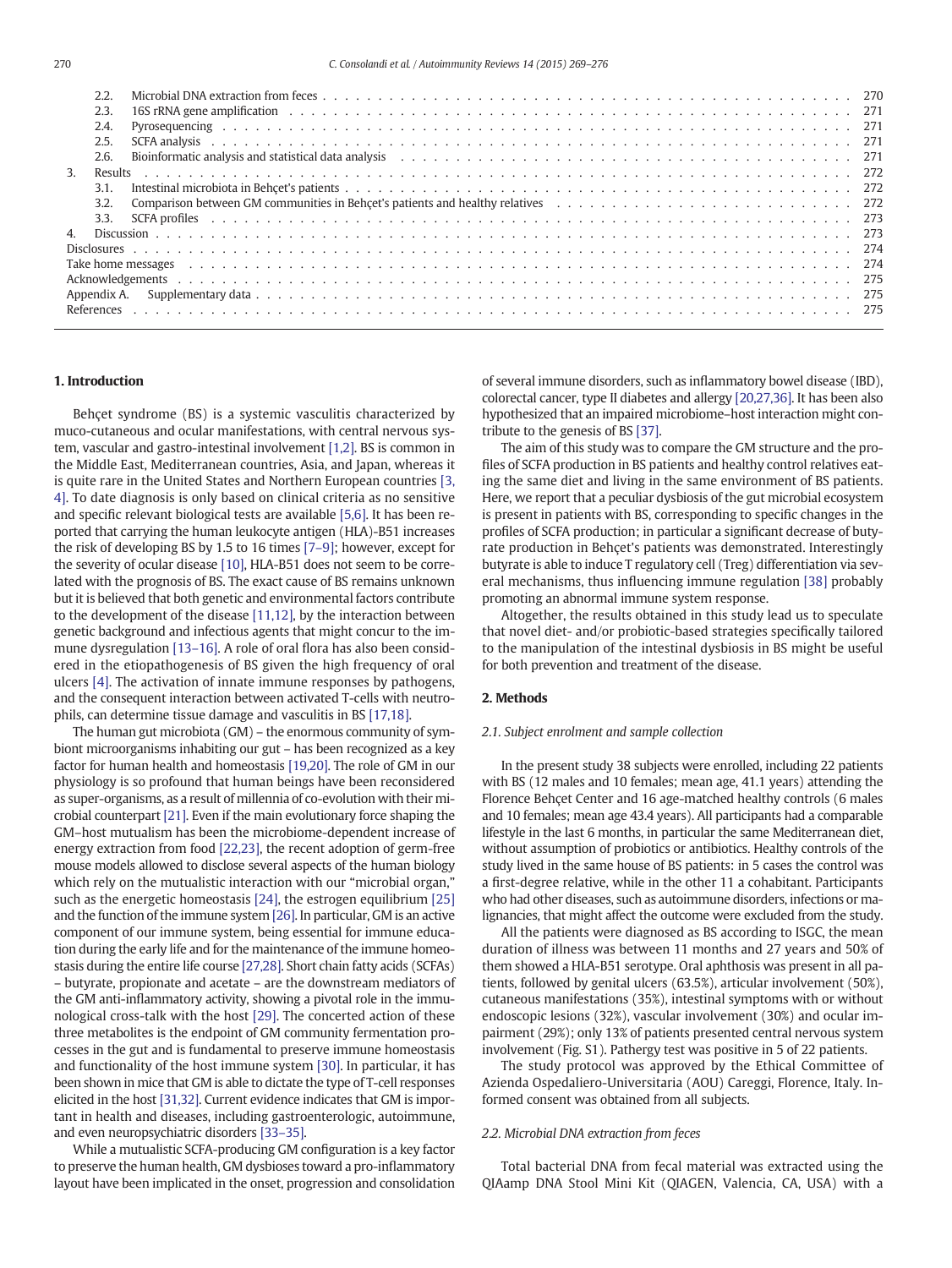modified protocol [\[39\]](#page-6-0). Briefly, 250 mg of feces was suspended in 1 ml of lysis buffer (500 mM NaCl, 50 mM Tris–HCl pH 8, 50 mM EDTA, 4% SDS) and 3 times bead-beaten with four 3-mm glass beads and 0.5 g of 0.1-mm zirconia beads (BioSpec Products, Bartlesville, OK, USA) in a FastPrep-24 Instrument (MP Biomedicals, Santa Ana, CA, USA) at 5.5 m/s for 1 min. After incubation at 95 °C for 15 min and centrifugation at full speed for 5 min to pellet stool particles, 260 μl of 10 M ammonium acetate was added to the supernatant, followed by incubation in ice for 5 min and centrifugation for 10 min. One volume of isopropanol was added to each sample and incubated in ice for 30 min. Precipitated nucleic acids were washed with 70% ethanol, resuspended in 100 μl of TE buffer and treated with 2 μl of DNase-free RNase (10 mg/ml) at 37 °C for 15 min. Each DNA sample was further treated with Proteinase K and purified with QIAamp Mini Spin columns (QIAGEN) following the manufacturer's instructions. DNA concentration and quality for each sample were determined using a NanoDrop ND-1000 spectrophotometer (NanoDrop Technologies, Wilmington, DE, USA).

# 2.3. 16S rRNA gene amplification

For the amplification of the V4 region of the 16S rRNA gene the primer set 520F (5′-AYTGGGYDTAAAGNG-3′) and 802R (5′-TACNV GGGTATCTAATCC-3') (with  $Y = C/T$ ,  $D = A/G/T$ ,  $N =$  any base,  $V =$ A/C/G) [\[40\]](#page-6-0) was utilized. Primers included at their 5′ end an adaptor sequence used in the 454-sequencing library preparation protocol, linked to a unique MID tag barcode of 10 bases that allowed the identification of the different samples. Amplifications were carried out in 50-μl final volume reaction mixtures containing 0.5 μM of each forward and reverse primer, together with 100 ng of template DNA, 2.5 U of GoTaq Flexi Polymerase (Promega, Madison, WI, USA), 200 μM of dNTPs and 2 mM of MgCl<sub>2</sub>. Samples were initially denatured at 95  $\degree$ C for 5 min, followed by 35 cycles of 94  $^{\circ}$ C for 50 s, 40  $^{\circ}$ C for 30 s, and 72  $^{\circ}$ C for 60 s, with a final extension step at 72 °C for 5 min [\[41\].](#page-6-0) PCR amplifications were performed in a Biometra Thermal Cycler T Gradient (Biometra, Goettingen, Germany).

#### 2.4. Pyrosequencing

16S rRNA gene V4 hypervariable region amplicons were individually purified with MinElute PCR Purification Kit (QIAGEN) and, then, quantified using the Quant-iT PicoGreen dsDNA kit (Invitrogen, Carlsbad, CA, USA). After the individual quantification step, amplicons were pooled in equal amounts (creating four 6-plex and two 7-plex pools) and again purified by 454-Roche Double Ampure size selection protocol with Agencourt AMPure XP DNA purification beads (Beckman Coulter Genomics GmbH, Danvers, MA, USA) in order to remove primer dimers, according to the manufacturer's instructions (454 LifeSciences, Roche, Branford, CT, USA). Before emulsion PCR, purified amplicon pools were quantified using a quantitative Real Time PCR (qPCR) by KAPA Library Quant Kits (KAPA Biosystems, Wilmington, MA, USA). Afterwards, pools were fixed to microbeads to be clonally amplified by emulsion PCR following the GS-FLX protocol Titanium emPCR LIB-A (454 LifeSciences, Roche). Following this amplification step, beads were enriched in order to keep only those carrying identical PCR products on their surface, and loaded onto a picotiter plate for pyrosequencing reactions, following the GS-FLX Titanium sequencing protocol. Each pool was sequenced in one eighth of a plate.

# 2.5. SCFA analysis

For the extraction of SCFAs the method described in Schnorr et al. [\[41\]](#page-6-0) was followed. Briefly, 250 mg of fecal samples were extracted by adding 1 ml of 10% perchloric acid in water and centrifuged at 15,000 g for 5 min at 4 °C. Fifty microlitres of supernatant were diluted 1:10 in water, 10 μl of D8-butyric acid (internal standard, IS) were

added to the sample at the final concentration of 20 μg/ml. The sample was stirred for 10 min at 70 °C to reach the equilibrium of volatile compounds between the matrix and the headspace. Then, SCFA extraction was performed by using a 75-μm Carboxen/polydimethylsiloxane fiber (Supelco, Sigma-Aldrich, St. Louis, MO, USA) for 30 min at 70 °C. After extraction, samples were directly desorbed into the gas chromatograph (GC) injection port at 250 °C for 10 min, including fiber cleaning. The GC–mass spectrometry (GC–MS) analysis was performed on a TRACE GC 2000 Series (ThermoQuest CE Instruments, Waltham, MA, USA), interfaced with GCQ Plus (ThermoQuest CE Instruments) mass detector with ion trap analyzer, operating in EI mode (70 eV). The GC was operated in splitless mode; the injector base temperature was set at 250 °C. The capillary GC column was a Phenomenex ZB-WAX (30 m  $\times$  0.25 mm ID, 0.15 μm film thickness), consisting of 100% polyethylene glycol. Helium (He) was the carrier gas at a flow rate of 1.0 ml/min. An oven temperature program was adopted: initial 40 °C (hold time: 5 min), and then ramped by 10 °C/min to 220 °C (hold time: 5 min). The temperature of transfer line and ionization source was maintained at 250 °C and 200 °C, respectively. The mass spectra were recorded in full scan mode (34–200 a.m.u.) to collect the total ion current chromatograms. The compounds were identified by comparison of retention time and mass spectra with those of commercial reference standards provided by Sigma-Aldrich. Quantification was carried out by using the extracted ion chromatograms by selecting fragment ions of the studied analytes (43 and 60 a.m.u. for acetic acid, 55 and 73 a.m.u. for propionic acid, 60 and 73 a.m.u. for butyric and valeric acids, and 63 and 77 a.m.u. for IS). The SCFA concentration in fecal samples was expressed in μmol/g of feces. Limit of detection ranged from 4 to 68 nmol/g.

All the standards (purity >99%), acetic, propionic, butyric, valeric acids and IS were provided by Sigma-Aldrich and were used to prepare calibration solutions for quantification (linear response). The calibration curves were prepared by adding the IS to scalar amounts of the acids in water or diluted samples (for external standardization and recovery).

#### 2.6. Bioinformatic analysis and statistical data analysis

Sequencing reads were analyzed using the QIIME pipeline [\[42\]](#page-6-0) as described previously [\[41\].](#page-6-0) Briefly, pyrosequencing V4 reads were filtered according to the following criteria: (i) read length between 150 bp and 350 bp; (ii) no ambiguous bases (Ns) in the reads; (iii) a minimum average quality score of 25 over a 50-bp rolling window; (iv) exact match to primer sequences and maximum 1 error in barcode tags. Trimmed reads were clustered into OTUs at 97% identity level, aligned against the Greengenes database [\[43\]](#page-6-0) by PyNAST algorithm and filtered for chimeric sequences using ChimeraSlayer [\(http://](http://microbiomeutil.sourceforge.net/#A_CS) [microbiomeutil.sourceforge.net/#A\\_CS](http://microbiomeutil.sourceforge.net/#A_CS)). RDP-classifier (version 2.2) with 50% confidence value threshold was used for bacterial taxonomy assignment. Alpha-diversity and rarefaction plots were computed using Shannon, PD whole tree, chao1 and observed species metrics. Statistical evaluation of differences in alpha-diversity indices was performed by a non parametric, Monte Carlo-based test, using 9999 random permutations. Principal coordinates analysis (PCoA) was performed using both weighted and unweighted UniFrac distances, and data separation was tested using a permutation test with pseudo Fratios (adonis test with pseudo F-ratios on 9999 permutations). Hierarchical clustering using Spearman rank correlation distance and average linkage, and heatmaps were performed on relative abundance (rel. ab.) values at family level in TMeV 4.6.2 [\[44\].](#page-6-0) Statistical analysis of GM differences between BS patients and controls was performed in Matlab (MathWorks, Natick, MA. USA), using a Wilcoxon signed rank test. The Kendall correlation test between SCFA levels and the relative abundance of genera was achieved using function "cor.test" of the package "Stats" of R. In all statistical tests, a  $p$ -value  $< 0.05$  was considered as significant.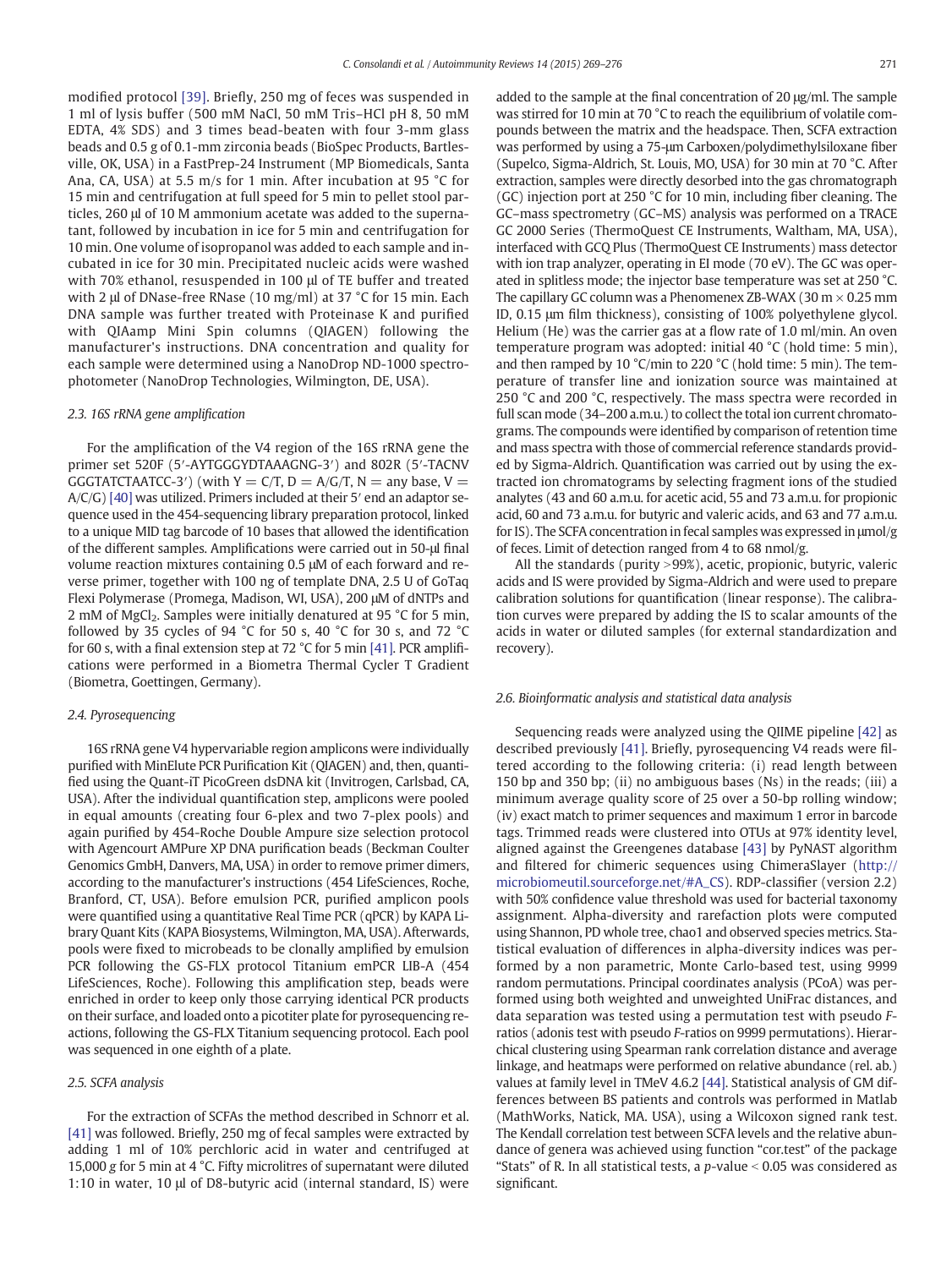# 3. Results

#### 3.1. Intestinal microbiota in Behçet's patients

GM structure from 22 Behçet's patients and 16 healthy relatives, belonging to 21 different families (Table S1), was characterized by mean of pyrosequencing of the V4 region of the bacterial 16S rRNA gene (Fig. S2a,b,c). A total of 261,958 high-quality reads were obtained, with a mean of  $6,893 \pm 2,673$  reads (range 2760–12,581) per subject. Reads were clustered in 7652 operational taxonomic units (OTUs) at 97% of identity. OTU rarefaction curves based on number of unique OTUs, Shannon, Chao1 and phylogenetic diversity metrics reached the plateau after about 2500 reads (Fig. S3), suggesting that the depth of coverage we accomplished was sufficient to capture nearly the entire biological diversity within samples.

The GM of both BS patients and healthy controls was largely dominated by Firmicutes (relative abundance (rel. ab.) 86.0  $\pm$  10.9% and 88.4  $\pm$  6.8%, respectively), Actinobacteria (rel. ab. 5.9  $\pm$  9.3% and 5.8  $\pm$  6.5%, respectively) and Bacteroidetes (rel. ab. 6.8  $\pm$  5.0% and 5.1  $\pm$  3.8%, respectively).

The most represented families in gut microbial communities were Ruminococcaceae (rel. ab. 31.9  $\pm$  11.9% and 34.9  $\pm$  9.3% in BS and controls, respectively), *Lachnospiraceae* (rel. ab. 21.9  $\pm$  9.8% and 25.1  $\pm$  7.0%, respectively), Clostridiales (rel. ab.  $10.5 \pm 5.9$ % and  $7.1 \pm 3.0$ %, respectively), Clostridiales Incertae Sedis XIV (rel. ab. 13.3  $\pm$  9.5% and 12.6  $\pm$  5.8%, respectively), Bifidobacteriaceae (rel. ab. 5.7  $\pm$  9.2% and 5.6  $\pm$  6.5%, respectively) and Bacteroidaceae (rel. ab. 4.2  $\pm$  4.6% and  $2.2 \pm 1.3$ %, respectively). Subdominant families showing rel. ab. values below 5% were: Erysipelotrichaceae, Eubacteriaceae, Rikenellaceae, Porphyromonadaceae, and Enterobacteriaceae (Fig. S2b).

3.2. Comparison between GM communities in Behçet's patients and healthy relatives

In order to highlight GM dysbiosis signatures of BS, a detailed comparative analysis of the GM communities in Behçet's patients and healthy relatives was performed. At first, we sought the degree of intrasubject GM diversity in the two groups. Interestingly, comparison of rarefaction curves indicated a reduced diversity for the gut microbial community in BS (Fig. 1). Confirming this observation, community richness comparison by using different metrics – Shannon diversity, Chao1, observed species and PD whole tree – always showed a significantly ( $P \le$ 0.01) lower degree of  $\alpha$ -diversity in the BS gut microbial ecosystem respect to healthy controls (Table S2). To investigate the degree of intersubject GM diversity (β-diversity) in our study cohort, we calculated unweighted and weighted UniFrac phylogenetic distances of the GM



Fig. 1. α-Diversity rarefaction curves for the 16S rRNA V4 region pyrosequencing reads. Average indexes (plus standard error bars) for the phylogenetic diversity whole tree (PD\_whole\_tree, A), observed species (B), Chao1 (C) and Shannon diversity (D) are reported for the Behçet (red line,  $n = 22$ ) and control (blue line,  $n = 16$ ) groups. X-axis reports the number of sequences per sample used for the calculation. Curves were built calculating the average diversity index on 10 random extractions for 100 linearly spaced sampling points between 27 to 2700 sequencing reads.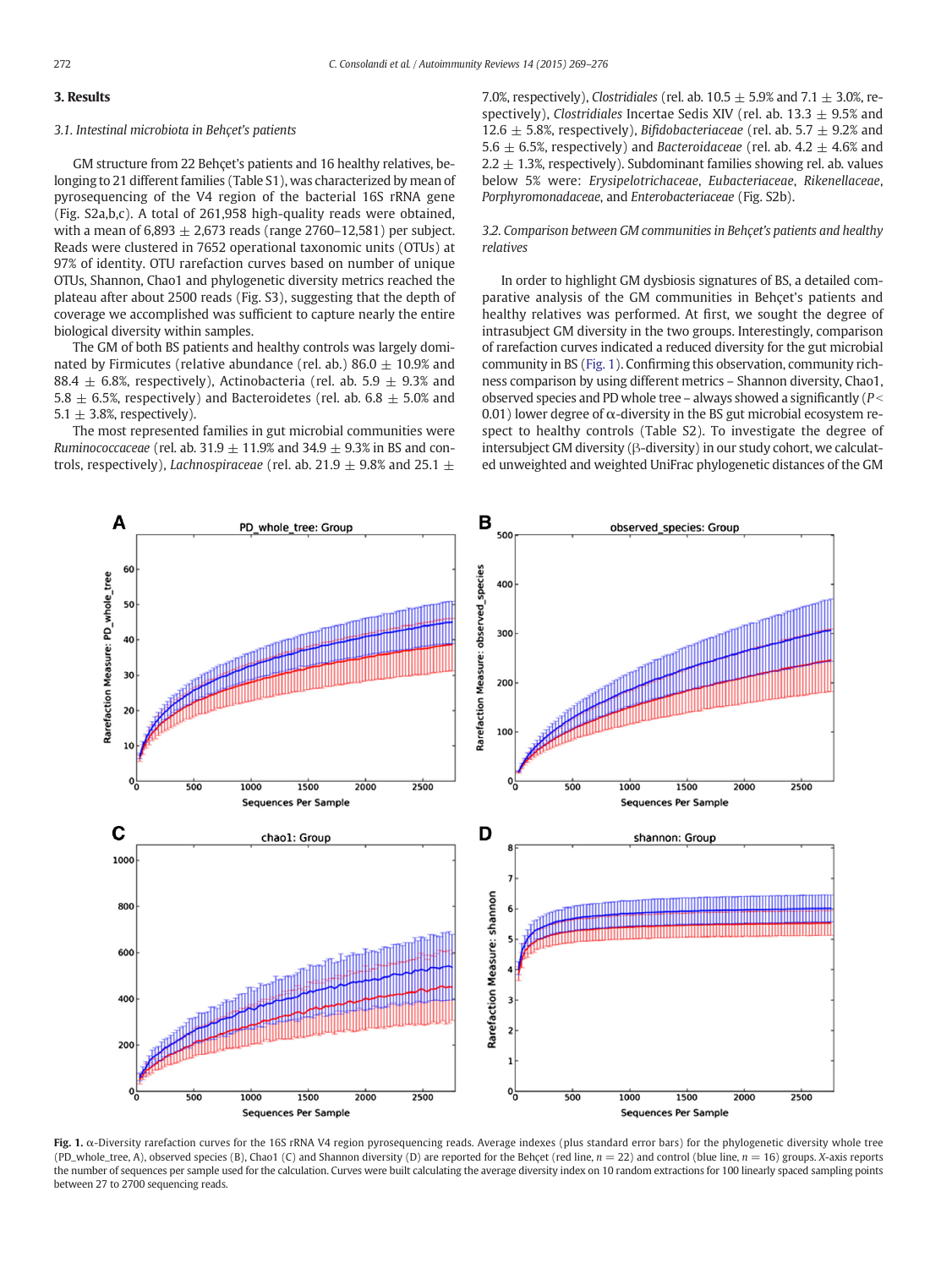composition among subjects. According to our findings, the PCoA representation of both unweighted and weighted UniFrac distances resulted in the separation of Behçet's patients and healthy controls (Fig. 2), with significant values obtained with unweighted UniFrac distance metrics  $(P = 0.0114)$ , suggesting that the differences between the two subject groups likely involved a subdominant fraction of the GM. Average β-diversity indexes among the samples coming from Behçet or control group indicated no difference but comparable levels of β-diversity between the two study groups (average β-diversity for unweighted UniFrac distances: 0.68  $\pm$  0.16 in Behçet's patients and 0.65  $\pm$  0.17 in controls; average β-diversity for weighted UniFrac distances:  $0.59 \pm$ 0.17 in Behçet's patients and  $0.52 \pm 0.18$  in controls).

In [Table 1](#page-5-0) we report phylum- to genus-level differences between GM from Behçet's patients and healthy relatives. While no significant difference at the level of phylum was found, Behçet's patients were significantly depleted in the dominant GM genera Roseburia and Subdoligranulum, which belong to the Clostridium clusters XIVa and IV, respectively. In particular, Roseburia showed a rel. ab. value of 10.45  $\pm$ 6.01% in healthy relatives and 4.97  $\pm$  5.09% in Behcet's patients, and Subdoligranulum, which reached a rel. ab. of 3.28  $\pm$  2.20% in healthy controls, was only at 1.93  $\pm$  1.75% of abundance in Behçet's patients. Interestingly, the unsupervised hierarchical clustering at family level did not show sample separation either according to BS status or degree of kinship (Fig. S4), suggesting that the GM dysbioses associated to BS overcame intrinsic GM similarities among individuals of the same family, although differences were not enough to show a clear separation according to disease state of the samples.

## 3.3. SCFA profiles

The abundance of SCFAs in stool samples from Behçet's patients and healthy relatives was determined by GC–MS (Table S3). The PCoA of the individual SCFA profiles showed a significant ( $P = 0.0339$ ) segregation between Behçet's patients and healthy relatives ([Fig. 3\)](#page-5-0). In particular, Behçet's patients were characterized by a significant reduction of butyrate ( $P = 0.0033$ ) and a tendency toward a corresponding increase in acetate ( $P = 0.068$ ) (Fig. S5). No difference, on the other side, was observed for propionate.

In order to dissect whether the major dysbioses of the GM structure of Behçet's patients could have an impact on their peculiar profile of SCFAs, Kendall correlation values between Roseburia and Subdoligranulum – both significantly reduced in Behçet's patients – and acetate, propionate and butyrate were calculated. Interestingly, Roseburia showed a

tendency ( $P = 0.073$ ) toward a positive association with butyrate (Kendall correlation  $= 0.207$ ). Differently, Subdoligranulum did not result in any correlation with SCFAs.

#### 4. Discussion

Based on the hypothesis that GM structure and function could affect the pathogenesis of BS, here we sought GM dysbioses in BS and the corresponding outcome in terms of microbiota–host trans-genomic metabolism. By comparing GM structure and SCFA content in Behçet's patients and healthy controls, we have successfully described peculiar distortions of the GM profile in BS, as well as the consequent impact in terms of pattern of SCFA production. In particular, the BS-associated GM was characterized by a significant reduction of the total bacterial diversity compared to a healthy intestinal ecosystem. Furthermore, a significant depletion of Roseburia and Subdoligranulum in the GM of Behçet's patients was observed. Belonging to the Clostridium clusters XIVa and IV, respectively, these microorganisms are well-known butyrate producers of the human GM and are generally associated with a healthy GM structure [\[45,46\]](#page-6-0). Strengthening these findings, we demonstrated a significant decrease of butyrate production in Behçet's patients.

Taken together, our data provide experimental evidence supporting a dysbiotic structure of the GM ecosystem in BS; characterized by a low biodiversity and by a depletion of key butyrate-producing members, the GM of Behçet's patients deviates from a mutualistic layout, resulting in an overall decrease of butyrate abundance in the gut. Butyrate is a key microbial metabolite in the context of the GM–host mutualism, with a well-consolidated role as a modulator of the host immune function. In particular, butyrate exerts an important role for the maintenance of the host immune homeostasis [\[30\],](#page-6-0) showing both systemic and local immuno-modulating properties. In fact, while circulating butyrate prompts the generation of extrathymic Treg [\[47\],](#page-6-0) gut butyrate has been reported to inhibit local pro-inflammatory cytokines [\[48\].](#page-6-0) The role of butyrate in host physiology goes beyond the immune function. In fact, butyrate represents the main energy source for colonocytes [\[49\]](#page-6-0) and, stimulating the release of mucins, it also exerts a protective role strengthening the gut epithelial barrier [\[50\]](#page-7-0).

T-lymphocytes producing interferon-γ and interleukin 17, together with neutrophils, are thought to represent the main effector cells in the pathogenesis of BS [\[37\]](#page-6-0). Interestingly, butyrate is able to promote differentiation of Treg via several mechanisms, thus influencing immune regulation and altering the mucosal immune response [\[38\];](#page-6-0) the



Fig. 2. Differences in GM structure between Behçet's patients and healthy relatives. PCoA of the weighted (A) and unweighted (B) UniFrac distances, represented according to belonging to Behçet (red squares) or control (blue circles) group. Percent variance accounted for by the first and second principal component (PC) is shown.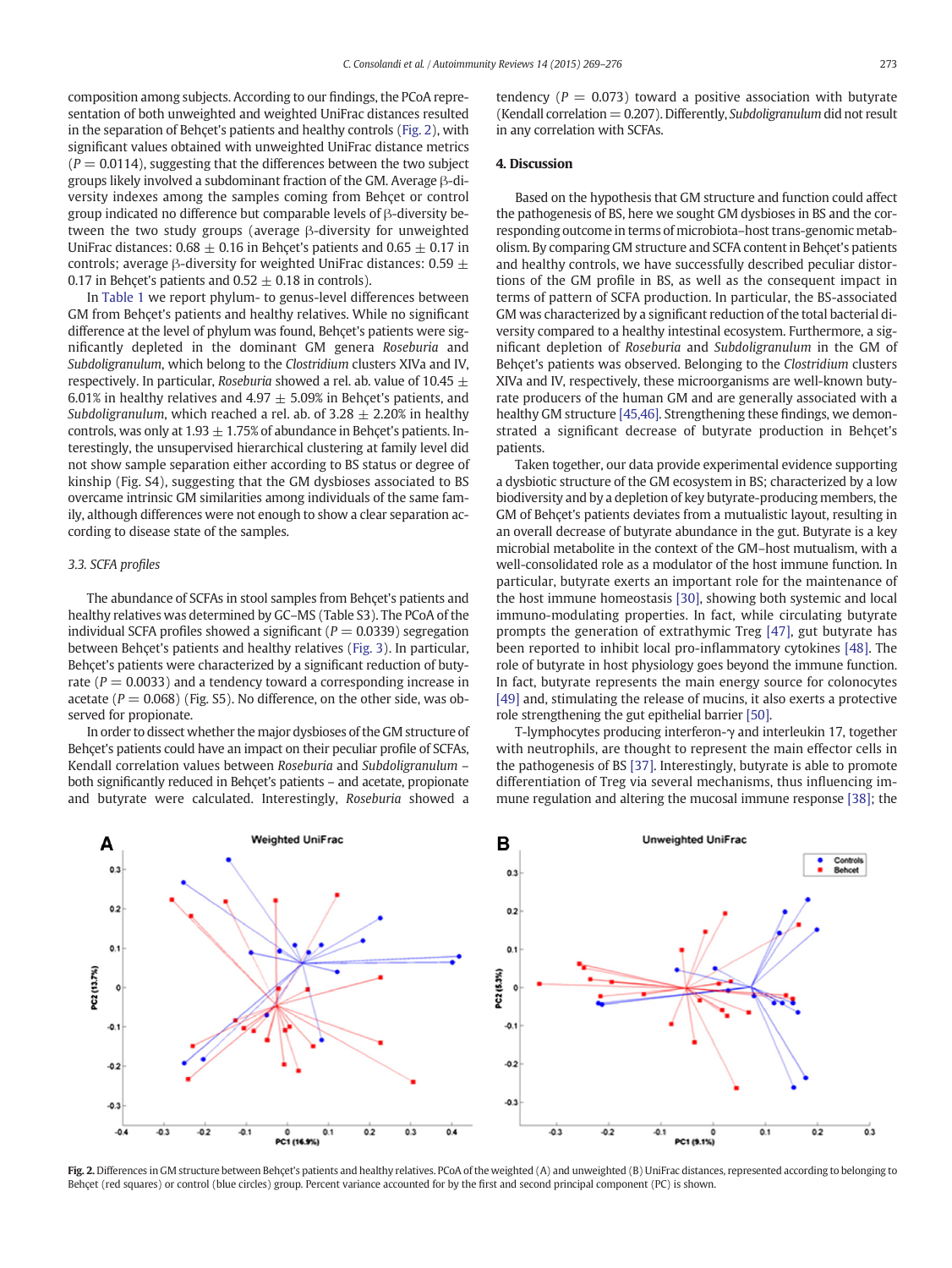#### <span id="page-5-0"></span>Table 1

List of taxonomic units enriched or depleted in the GM of Behçet's patients with respect to healthy relative controls. For each taxonomical group, the average relative abundance (plus standard deviation) and the P-value of the Mann-Whitney U-test between the two groups are reported. Only P-values < 0.3 are shown. .

| Phylogenetic level | Taxonomy                                                                                       | Behcet Avg rel, ab.<br>(st, dev) | Controls Avg rel. ab.<br>(st, dev) | $P$ -value <sup>a</sup> |
|--------------------|------------------------------------------------------------------------------------------------|----------------------------------|------------------------------------|-------------------------|
| Phylum             | Bacteria; Lentisphaerae                                                                        | 0.00(0.01)                       | 0.00(0.00)                         | 0.236                   |
|                    | Bacteria: TM7                                                                                  | 0.00(0.01)                       | 0.00(0.00)                         | 0.236                   |
|                    | Bacteria; Bacteroidetes                                                                        | 6.80(5.04)                       | 5.11(3.84)                         | 0.268                   |
| Class              | Bacteria; Firmicutes; Bacilli                                                                  | 0.62(0.65)                       | 0.46(0.74)                         | 0.084                   |
|                    | Bacteria; Bacteroidetes; Sphingobacteria                                                       | 0.01(0.02)                       | 0.00(0.00)                         | 0.137                   |
|                    | Bacteria; Lentisphaerae; Lentisphaeria                                                         | 0.00(0.01)                       | 0.00(0.00)                         | 0.236                   |
| Order              | Bacteria; Actinobacteria; Actinobacteria; Other                                                | 0.00(0.00)                       | 0.01(0.02)                         | $0.040*$                |
|                    | Bacteria; Proteobacteria; Deltaproteobacteria; Other                                           | 0.00(0.00)                       | 0.01(0.02)                         | $0.040*$                |
|                    | Bacteria; Firmicutes; Clostridia; Other                                                        | 0.43(1.53)                       | 0.05(0.10)                         | 0.065                   |
|                    | Bacteria; Firmicutes; Bacilli; Lactobacillales                                                 | 0.62(0.65)                       | 0.45(0.74)                         | 0.074                   |
| Family             | Bacteria; Actinobacteria; Actinobacteria; Other; Other                                         | 0.00(0.00)                       | 0.01(0.02)                         | $0.040*$                |
|                    | Bacteria; Proteobacteria; Deltaproteobacteria; Other; Other                                    | 0.00(0.00)                       | 0.01(0.02)                         | $0.040*$                |
|                    | Bacteria; Firmicutes; Clostridia; Clostridiales; Other                                         | 10.49 (5.87)                     | 7.10(2.97)                         | $0.043*$                |
|                    | Bacteria: Firmicutes: Clostridia: Other: Other                                                 | 0.43(1.53)                       | 0.05(0.10)                         | 0.065                   |
|                    | Bacteria: Bacteroidetes: Bacteroidia: Bacteroidales: Other                                     | 0.32(1.27)                       | 0.03(0.06)                         | 0.073                   |
| Genus              | Bacteria; Firmicutes; Clostridia; Clostridiales; Lachnospiraceae; Roseburia                    | 4.97 (5.09)                      | 10.45(6.01)                        | $0.004***$              |
|                    | Bacteria; Firmicutes; Clostridia; Clostridiales; Ruminococcaceae; Papillibacter                | 0.73(1.02)                       | 0.24(0.39)                         | $0.040*$                |
|                    | Bacteria; Actinobacteria; Actinobacteria; Coriobacteriales; Coriobacteriaceae; Asaccharobacter | 0.01(0.02)                       | 0.02(0.03)                         | $0.040*$                |
|                    | Bacteria; Actinobacteria; Actinobacteria; Other; Other; Other                                  | 0.00(0.00)                       | 0.01(0.02)                         | $0.040*$                |
|                    | Bacteria; Proteobacteria; Deltaproteobacteria; Other; Other; Other                             | 0.00(0.00)                       | 0.01(0.02)                         | $0.040*$                |
|                    | Bacteria: Firmicutes: Clostridia: Clostridiales: Other: Other                                  | 10.49 (5.87)                     | 7.1(2.97)                          | $0.043*$                |
|                    | Bacteria; Firmicutes; Clostridia; Clostridiales; Ruminococcaceae; Subdoligranulum              | 1.93(1.75)                       | 3.28(2.20)                         | $0.049*$                |
|                    | Bacteria; Firmicutes; Clostridia; Clostridiales; Ruminococcaceae; Lactonifactor                | 1.24(1.32)                       | 0.59(0.59)                         | 0.053                   |
|                    | Bacteria; Firmicutes; Clostridia; Other; Other; Other                                          | 0.43(1.53)                       | 0.05(0.10)                         | 0.065                   |
|                    | Bacteria; Actinobacteria; Actinobacteria; Coriobacteriales; Coriobacteriaceae; Slackia         | 0.00(0.00)                       | 0.01(0.01)                         | 0.066                   |
|                    | Bacteria; Bacteroidetes; Bacteroidia; Bacteroidales; Other; Other                              | 0.32(1.27)                       | 0.03(0.06)                         | 0.073                   |
|                    | Bacteria; Firmicutes; Clostridia; Clostridiales; Lachnospiraceae; Robinsoniella                | 0.14(0.32)                       | 0.05(0.09)                         | 0.074                   |

Mann–Whitney U-test.

 $P < 0.05$ 

\*\*  $P < 0.01$ .

butyrate impairment in BS patients could favor a reduced Tregmediated control, thus promoting a powerful immuno-pathological Tcell responses. In our cohort of Behçet's patients the presence of HLA-B51 does not seem to be correlated to a specific GM profile.

Interestingly, GM dysbioses similar to the ones we detected in Behçet's patients have been previously observed in IBD, whose patients are generally characterized by a reduction of GM ecosystem diversity, the decrease of butyrate producers belonging to the Clostridium clusters IV and XIVa, and the corresponding decrease of butyrate production in the gut [\[29,51\]](#page-6-0). These deviations from a GM mutualistic structure have



Fig. 3. Comparison of SCFA production between Behçet's patients and healthy relatives. PCoA based on Euclidean distances of the profiles of SCFA relative abundance in Behçet's patients (B, red dots) and healthy control relatives (C, blue dots). Percentage of variance explained by the first and second PC is reported.

been hypothesized to contribute to IBD onset and progression through the establishment of a self-sustained pro-inflammatory loop in the gut [\[52\]](#page-7-0).

Providing evidence of characteristic GM deviations from a healthy profile in BS, our data open the perspective to a therapeutic manipulation of GM structure in Behçet's patients, specifically targeted to the recovery of a mutualistic layout. For instance, besides the usage of probiotics, the content of dietary fiber can be specifically modulated in order to favor the increase of butyrate producers in the gut. Accordingly it has been recently demonstrated that oral administration of butyrate in mice is able to both favor Treg differentiation and to ameliorate colitis [\[30,53\].](#page-6-0)

Supporting the recovery of a healthy pattern of SCFA production, these microorganisms could promote the immune homeostasis in BS, thus allowing the control of disease.

# **Disclosures**

The authors disclose any actual or potential conflict of interest including any financial, personal or other relationships with other people or organizations within three years of beginning the submitted work that could inappropriately influence, or be perceived to influence, their work.

#### Take home messages

- BS is a vasculitis with muco-cutaneous, ocular, and gastro-intestinal involvement.
- BS is associated to a peculiar dysbiosis of the gut microbial ecosystem.
- Gut microbiota ecosystem in BS is characterized by a low biodiversity.
- Behçet's patients were significantly depleted in the genera Roseburia and Subdoligranulum.
- BS patients show a decrease of butyrate production.
- The defect of butyrate production leads to reduced T-reg responses
- and activation of immuno-pathological T-effector responses.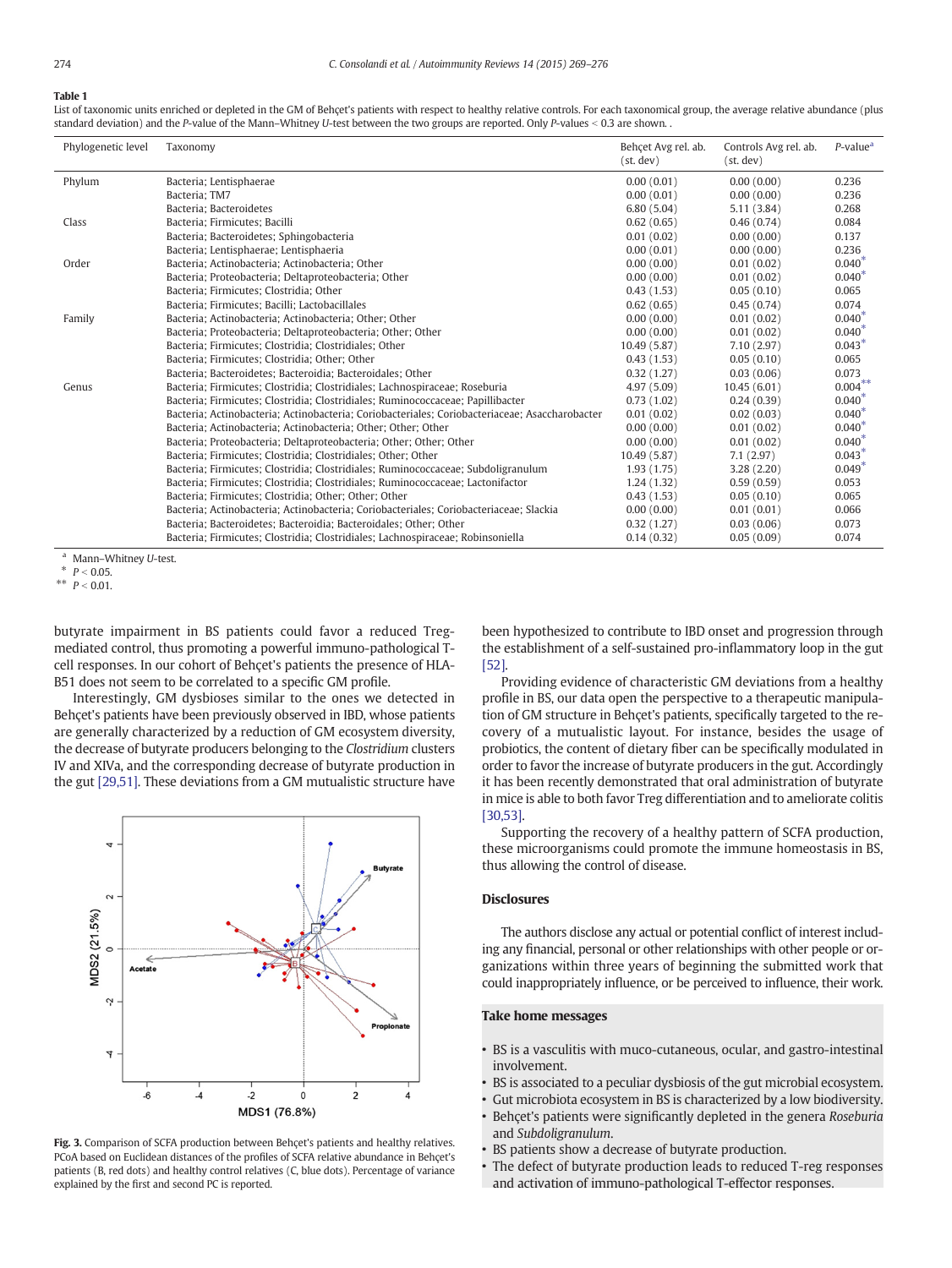# <span id="page-6-0"></span>Acknowledgements

G.E, A.G., E.S., L.E., F.C., D.P., and M.M.D.E. were in charge of the generation and collection of clinical data base and samples of all patients and controls. S.T., E.B. and M.C. performed DNA extraction and 16S rDNA amplification. C.C. and C.P. performed the samples processing and pyrosequencing experiments. J.F. performed GC–MS analysis. M.S and S.R. performed the bioinformatic analysis. C.C., S.T., G.E., C.P., M.S, S.R., M.C., D.P., N.B. and M.M.D.E analyzed the data. L.E., M.C., G.D.B., and M.M.D.E. designed the study. G.D.B., R.G., P.B., D.P., N.B. and M.M.D.E. discussed the results and commented on the article. All authors contributed to the writing of the article and approved the final version of the article.

This study was supported by unrestricted grant to Florence Behçet **Center** 

#### Appendix A. Supplementary data

Supplementary data to this article can be found online at [http://dx.](http://dx.doi.org/10.1016/j.autrev.2014.11.009) [doi.org/10.1016/j.autrev.2014.11.009](http://dx.doi.org/10.1016/j.autrev.2014.11.009).

#### References

- [1] [Mendoza-Pinto C, Garcia-Carrasco M, Jimenez-Hernandez M, Jimenez Hernandez C,](http://refhub.elsevier.com/S1568-9972(14)00281-X/rf0005) [Riebeling-Navarro C, Nava Zavala A, et al. Etiopathogenesis of Behcet's disease.](http://refhub.elsevier.com/S1568-9972(14)00281-X/rf0005) [Autoimmun Rev 2010;9:241](http://refhub.elsevier.com/S1568-9972(14)00281-X/rf0005)–5.
- [2] Emmi L. Behcet's syndrome [from pathogenesis to treatment. Heidelberg: Springer;](http://refhub.elsevier.com/S1568-9972(14)00281-X/rf0010) [2014.](http://refhub.elsevier.com/S1568-9972(14)00281-X/rf0010)
- [3] [Jennette JC, Falk RJ, Bacon PA, Basu N, Cid MC, Ferrario F, et al. 2012 Revised Interna](http://refhub.elsevier.com/S1568-9972(14)00281-X/rf0015)[tional Chapel Hill Consensus Conference nomenclature of vasculitides. Arthritis](http://refhub.elsevier.com/S1568-9972(14)00281-X/rf0015) [Rheum 2013;65:1](http://refhub.elsevier.com/S1568-9972(14)00281-X/rf0015)–11.
- [4] [Sakane T, Takeno M, Suzuki N, Inaba G. Behcet's disease. N Engl J Med 1999;341:](http://refhub.elsevier.com/S1568-9972(14)00281-X/rf0020) [1284](http://refhub.elsevier.com/S1568-9972(14)00281-X/rf0020)–91.
- [5] [International Study Group for Behçet's Disease. Criteria for diagnosis of Behçet's dis](http://refhub.elsevier.com/S1568-9972(14)00281-X/rf0285)[ease. Lancet 1990;335:1078](http://refhub.elsevier.com/S1568-9972(14)00281-X/rf0285)–80.
- [6] [International Team for the Revision of the International Criteria for Behçet's Disease](http://refhub.elsevier.com/S1568-9972(14)00281-X/rf0245) [\(ITR-ICBD\), Davatchi F, Assaad-Khalil S, Calamia KT, Crook JE, Sadeghi-Abdollahi B,](http://refhub.elsevier.com/S1568-9972(14)00281-X/rf0245) [Schirmer M, et al. The International Criteria for Behçet's Disease \(ICBD\): a collabora](http://refhub.elsevier.com/S1568-9972(14)00281-X/rf0245)[tive study of 27 countries on the sensitivity and speci](http://refhub.elsevier.com/S1568-9972(14)00281-X/rf0245)ficity of the new criteria. J Eur [Acad Dermatol Venereol 2014;28:338](http://refhub.elsevier.com/S1568-9972(14)00281-X/rf0245)–47.
- [7] de Menthon M, Lavalley MP, Maldini C, Guillevin L, Mahr A, HLA-B51/B5 and the risk [of Behcet's disease: a systematic review and meta-analysis of case-control genetic](http://refhub.elsevier.com/S1568-9972(14)00281-X/rf0025) [association studies. Arthritis Rheum 2009;61:1287](http://refhub.elsevier.com/S1568-9972(14)00281-X/rf0025)–96.
- [8] Yazici H, Akokan G, Yalçin B, Müftüoğ[lu A. The high prevalence of HLA-B5 in Behçet's](http://refhub.elsevier.com/S1568-9972(14)00281-X/rf0030) [disease. Clin Exp Immunol 1977;30:259](http://refhub.elsevier.com/S1568-9972(14)00281-X/rf0030)–61.
- [9] [Mizuki N, Inoko H, Ohno S. Pathogenic gene responsible for the predisposition of](http://refhub.elsevier.com/S1568-9972(14)00281-X/rf0035) [Behcet's disease. Int Rev Immunol 1997;14:33](http://refhub.elsevier.com/S1568-9972(14)00281-X/rf0035)–48.
- [10] [Soylu M, Ersoz TR, Erken E. The association between HLA B5 and ocular involve](http://refhub.elsevier.com/S1568-9972(14)00281-X/rf0040)[ment in Behcet's disease in southern Turkey. Acta Ophthalmol \(Copenh\) 1992;](http://refhub.elsevier.com/S1568-9972(14)00281-X/rf0040) [70:786](http://refhub.elsevier.com/S1568-9972(14)00281-X/rf0040)–9.
- [11] [Chamorro AJ, Marcos M, Hernandez-Garcia I, Calvo A, Mejia JC, Cervera R, et al.](http://refhub.elsevier.com/S1568-9972(14)00281-X/rf0045) [Association of allelic variants of factor V Leiden, prothrombin and methylene](http://refhub.elsevier.com/S1568-9972(14)00281-X/rf0045)[tetrahydrofolate reductase with thrombosis or ocular involvement in Behcet's](http://refhub.elsevier.com/S1568-9972(14)00281-X/rf0045) [disease: a systematic review and meta-analysis. Autoimmun Rev 2013;12:](http://refhub.elsevier.com/S1568-9972(14)00281-X/rf0045) [607](http://refhub.elsevier.com/S1568-9972(14)00281-X/rf0045)–16.
- [12] [Yazici H. The lumps and bumps of Behcet's syndrome. Autoimmun Rev 2004;](http://refhub.elsevier.com/S1568-9972(14)00281-X/rf0050) [3\(Suppl. 1\):S53](http://refhub.elsevier.com/S1568-9972(14)00281-X/rf0050)–4.
- [13] [Mizushima Y, Matsuda T, Hoshi K, Ohno S. Induction of Behcet's disease symptoms](http://refhub.elsevier.com/S1568-9972(14)00281-X/rf0055) [after dental treatment and streptococcal antigen skin test. J Rheumatol 1988;15:](http://refhub.elsevier.com/S1568-9972(14)00281-X/rf0055) [1029](http://refhub.elsevier.com/S1568-9972(14)00281-X/rf0055)–30.
- [14] [Mumcu G, Inanc N, Aydin SZ, Ergun T, Direskeneli H. Association of salivary](http://refhub.elsevier.com/S1568-9972(14)00281-X/rf0060) S. mutans [colonisation and mannose-binding lectin de](http://refhub.elsevier.com/S1568-9972(14)00281-X/rf0060)ficiency with gender in [Behcet's disease. Clin Exp Rheumatol 2009;27:S32](http://refhub.elsevier.com/S1568-9972(14)00281-X/rf0060)–6.
- [15] [Tojo M, Yanagihori H, Zheng X, Oyama N, Isogai E, Nakamura K, et al. Detection of](http://refhub.elsevier.com/S1568-9972(14)00281-X/rf0065) [microbial DNA in skin lesions from patients with Behcet's disease. Adv Exp Med](http://refhub.elsevier.com/S1568-9972(14)00281-X/rf0065) [Biol 2003;528:185](http://refhub.elsevier.com/S1568-9972(14)00281-X/rf0065)–90.
- [16] [Yokota K, Hayashi S, Araki Y, Isogai E, Kotake S, Yoshikawa K, et al. Characterization](http://refhub.elsevier.com/S1568-9972(14)00281-X/rf0070) of Streptococcus sanguis [isolated from patients with Behcet's disease. Microbiol](http://refhub.elsevier.com/S1568-9972(14)00281-X/rf0070) [Immunol 1995;39:729](http://refhub.elsevier.com/S1568-9972(14)00281-X/rf0070)–32.
- [17] [Zhou ZY, Chen SL, Shen N, Lu Y. Cytokines and Behcet's disease. Autoimmun Rev](http://refhub.elsevier.com/S1568-9972(14)00281-X/rf0075) [2012;11:699](http://refhub.elsevier.com/S1568-9972(14)00281-X/rf0075)–704.
- [18] [Pineton de Chambrun M, Wechsler B, Geri G, Cacoub P, Saadoun D. New insights into](http://refhub.elsevier.com/S1568-9972(14)00281-X/rf0250) [the pathogenesis of Behcet's disease. Autoimmun Rev 2012;11:687](http://refhub.elsevier.com/S1568-9972(14)00281-X/rf0250)–98.
- [19] [Candela M, Biagi E, Maccaferri S, Turroni S, Brigidi P. Intestinal microbiota is a](http://refhub.elsevier.com/S1568-9972(14)00281-X/rf0080) [plastic factor responding to environmental changes. Trends Microbiol 2012;](http://refhub.elsevier.com/S1568-9972(14)00281-X/rf0080) [20:385](http://refhub.elsevier.com/S1568-9972(14)00281-X/rf0080)–91.
- [20] [Neish AS. Microbes in gastrointestinal health and disease. Gastroenterology 2009;](http://refhub.elsevier.com/S1568-9972(14)00281-X/rf0085) [136:65](http://refhub.elsevier.com/S1568-9972(14)00281-X/rf0085)–80.
- [21] [Gill SR, Pop M, Deboy RT, Eckburg PB, Turnbaugh PJ, Samuel BS, et al.](http://refhub.elsevier.com/S1568-9972(14)00281-X/rf0090) [Metagenomic analysis of the human distal gut microbiome. Science 2006;312:](http://refhub.elsevier.com/S1568-9972(14)00281-X/rf0090) [1355](http://refhub.elsevier.com/S1568-9972(14)00281-X/rf0090)–9.
- [22] [Backhed F, Ding H, Wang T, Hooper LV, Koh GY, Nagy A, et al. The gut microbiota as](http://refhub.elsevier.com/S1568-9972(14)00281-X/rf0095) [an environmental factor that regulates fat storage. Proc Natl Acad Sci U S A 2004;](http://refhub.elsevier.com/S1568-9972(14)00281-X/rf0095) [101:15718](http://refhub.elsevier.com/S1568-9972(14)00281-X/rf0095)–23.
- [23] [Koropatkin NM, Cameron EA, Martens EC. How glycan metabolism shapes the](http://refhub.elsevier.com/S1568-9972(14)00281-X/rf0100) [human gut microbiota. Nat Rev Microbiol 2012;10:323](http://refhub.elsevier.com/S1568-9972(14)00281-X/rf0100)–35.
- [24] [De Vadder F, Kovatcheva-Datchary P, Goncalves D, Vinera J, Zitoun C, Duchampt A,](http://refhub.elsevier.com/S1568-9972(14)00281-X/rf0105) [et al. Microbiota-generated metabolites promote metabolic bene](http://refhub.elsevier.com/S1568-9972(14)00281-X/rf0105)fits via gut-brain [neural circuits. Cell 2014;156:84](http://refhub.elsevier.com/S1568-9972(14)00281-X/rf0105)–96.
- [25] [Plottel CS, Blaser MJ. Microbiome and malignancy. Cell Host Microbe 2011;10:](http://refhub.elsevier.com/S1568-9972(14)00281-X/rf0110) [324](http://refhub.elsevier.com/S1568-9972(14)00281-X/rf0110)–35.
- [26] [Round JL, Mazmanian SK. The gut microbiota shapes intestinal immune responses](http://refhub.elsevier.com/S1568-9972(14)00281-X/rf0115) [during health and disease. Nat Rev Immunol 2009;9:313](http://refhub.elsevier.com/S1568-9972(14)00281-X/rf0115)–23.
- [27] [Candela M, Biagi E, Turroni S, Maccaferri S, Figini P, Brigidi P. Dynamic ef](http://refhub.elsevier.com/S1568-9972(14)00281-X/rf0120)ficiency of [the human intestinal microbiota. Crit Rev Microbiol 2013:1](http://refhub.elsevier.com/S1568-9972(14)00281-X/rf0120)–7.
- [28] [Centanni M, Turroni S, Consolandi C, Rampelli S, Peano C, Severgnini M, et al. The](http://refhub.elsevier.com/S1568-9972(14)00281-X/rf0125) [enterocyte-associated intestinal microbiota of breast-fed infants and adults re](http://refhub.elsevier.com/S1568-9972(14)00281-X/rf0125)[sponds differently to a TNF-alpha-mediated pro-in](http://refhub.elsevier.com/S1568-9972(14)00281-X/rf0125)flammatory stimulus. PLoS One [2013;8:e81762.](http://refhub.elsevier.com/S1568-9972(14)00281-X/rf0125)
- [29] [Atarashi K, Tanoue T, Oshima K, Suda W, Nagano Y, Nishikawa H, et al. Treg induc](http://refhub.elsevier.com/S1568-9972(14)00281-X/rf0130)[tion by a rationally selected mixture of Clostridia strains from the human microbio](http://refhub.elsevier.com/S1568-9972(14)00281-X/rf0130)[ta. Nature 2013;500:232](http://refhub.elsevier.com/S1568-9972(14)00281-X/rf0130)–6.
- [30] [Arpaia N, Campbell C, Fan X, Dikiy S, van der Veeken J, deRoos P, et al. Metabolites](http://refhub.elsevier.com/S1568-9972(14)00281-X/rf0255) [produced by commensal bacteria promote peripheral regulatory T-cell generation.](http://refhub.elsevier.com/S1568-9972(14)00281-X/rf0255) [Nature 2013;504:451](http://refhub.elsevier.com/S1568-9972(14)00281-X/rf0255)–5.
- [31] [Ivanov II, Atarashi K, Manel N, Brodie EL, Shima T, Karaoz U, et al. Induction](http://refhub.elsevier.com/S1568-9972(14)00281-X/rf0140) [of intestinal Th17 cells by segmented](http://refhub.elsevier.com/S1568-9972(14)00281-X/rf0140) filamentous bacteria. Cell 2009;139: [485](http://refhub.elsevier.com/S1568-9972(14)00281-X/rf0140)–98.
- [32] [Lee YK, Menezes JS, Umesaki Y, Mazmanian SK. Proin](http://refhub.elsevier.com/S1568-9972(14)00281-X/rf0145)flammatory T-cell responses to [gut microbiota promote experimental autoimmune encephalomyelitis. Proc Natl](http://refhub.elsevier.com/S1568-9972(14)00281-X/rf0145) [Acad Sci U S A 2011;108\(Suppl. 1\):4615](http://refhub.elsevier.com/S1568-9972(14)00281-X/rf0145)–22.
- [33] [Ma HD, Wang YH, Chang C, Gershwin ME, Lian ZX. The intestinal microbiota and mi](http://refhub.elsevier.com/S1568-9972(14)00281-X/rf0260)[croenvironment in liver. Autoimmun Rev 2014;14:183](http://refhub.elsevier.com/S1568-9972(14)00281-X/rf0260)–91.
- [34] Severance EG, Yolken RH, Eaton WW. Autoimmune diseases, gastrointestinal disorders and the microbiome in schizophrenia: more than a gut feeling. Schizophr Res 2014. <http://dx.doi.org/10.1016/j.schres.2014.06.027> [pii: S0920–9964(14)00319–3].
- [35] [Bogdanos DP, Smyk DS, Invernizzi P, Rigopoulou EI, Blank M, Pouria S, et al.](http://refhub.elsevier.com/S1568-9972(14)00281-X/rf0150) [Infectome: a platform to trace infectious triggers of autoimmunity. Autoimmun](http://refhub.elsevier.com/S1568-9972(14)00281-X/rf0150) [Rev 2013;12:726](http://refhub.elsevier.com/S1568-9972(14)00281-X/rf0150)–40.
- [36] [Candela M, Rampelli S, Turroni S, Severgnini M, Consolandi C, De Bellis G, et al.](http://refhub.elsevier.com/S1568-9972(14)00281-X/rf0155) [Unbalance of intestinal microbiota in atopic children. BMC Microbiol 2012;12:](http://refhub.elsevier.com/S1568-9972(14)00281-X/rf0155) [95.](http://refhub.elsevier.com/S1568-9972(14)00281-X/rf0155)
- [37] [D'Elios MM, Benagiano M, Amedei A, Emmi G. Infections, autoimmunity, and](http://refhub.elsevier.com/S1568-9972(14)00281-X/rf0270) [Behcet's syndrome: what liaison? Behcet's syndrome, Rare diseases of the immune](http://refhub.elsevier.com/S1568-9972(14)00281-X/rf0270) [system. Italia: Springer-Verlag; 2014.](http://refhub.elsevier.com/S1568-9972(14)00281-X/rf0270)
- [38] [Kosiewicz M, Dryden G, Chhabra A, Alard P. Relationship between gut micro](http://refhub.elsevier.com/S1568-9972(14)00281-X/rf0165)[biota and development of T cell associated disease. FEBS Lett 2014;5793:](http://refhub.elsevier.com/S1568-9972(14)00281-X/rf0165) [224](http://refhub.elsevier.com/S1568-9972(14)00281-X/rf0165)–5.
- [39] [Salonen A, Nikkila J, Jalanka-Tuovinen J, Immonen O, Rajilic-Stojanovic M, Kekkonen](http://refhub.elsevier.com/S1568-9972(14)00281-X/rf0170) [RA, et al. Comparative analysis of fecal DNA extraction methods with phylogenetic](http://refhub.elsevier.com/S1568-9972(14)00281-X/rf0170) [microarray: effective recovery of bacterial and archaeal DNA using mechanical cell](http://refhub.elsevier.com/S1568-9972(14)00281-X/rf0170) [lysis. J Microbiol Methods 2010;81:127](http://refhub.elsevier.com/S1568-9972(14)00281-X/rf0170)–34.
- [40] [Claesson MJ, O'Sullivan O, Wang Q, Nikkila J, Marchesi JR, Smidt H, et al. Com](http://refhub.elsevier.com/S1568-9972(14)00281-X/rf0175)[parative analysis of pyrosequencing and a phylogenetic microarray for explor](http://refhub.elsevier.com/S1568-9972(14)00281-X/rf0175)[ing microbial community structures in the human distal intestine. PLoS One](http://refhub.elsevier.com/S1568-9972(14)00281-X/rf0175) [2009;4:e6669.](http://refhub.elsevier.com/S1568-9972(14)00281-X/rf0175)
- [41] [Schnorr SL, Candela M, Rampelli S, Centanni M, Consolandi C, Basaglia G,](http://refhub.elsevier.com/S1568-9972(14)00281-X/rf0180) [et al. Gut microbiome of the Hadza hunter-gatherers. Nat Commun 2014;5:](http://refhub.elsevier.com/S1568-9972(14)00281-X/rf0180) [3654.](http://refhub.elsevier.com/S1568-9972(14)00281-X/rf0180)
- [42] [Caporaso JG, Kuczynski J, Stombaugh J, Bittinger K, Bushman FD, Costello EK, et al.](http://refhub.elsevier.com/S1568-9972(14)00281-X/rf0185) [QIIME allows analysis of high-throughput community sequencing data. Nat](http://refhub.elsevier.com/S1568-9972(14)00281-X/rf0185) [Methods 2010;7:335](http://refhub.elsevier.com/S1568-9972(14)00281-X/rf0185)–6.
- [43] [DeSantis TZ, Hugenholtz P, Larsen N, Rojas M, Brodie EL, Keller K, et al. Greengenes, a](http://refhub.elsevier.com/S1568-9972(14)00281-X/rf0190) [chimera-checked 16S rRNA gene database and workbench compatible with ARB.](http://refhub.elsevier.com/S1568-9972(14)00281-X/rf0190) [Appl Environ Microbiol 2006;72:5069](http://refhub.elsevier.com/S1568-9972(14)00281-X/rf0190)–72.
- [44] [Saeed AI, Sharov V, White J, Li J, Liang W, Bhagabati N, et al. TM4: a free, open-source](http://refhub.elsevier.com/S1568-9972(14)00281-X/rf0195) [system for microarray data management and analysis. Biotechniques 2003;34:](http://refhub.elsevier.com/S1568-9972(14)00281-X/rf0195) [374](http://refhub.elsevier.com/S1568-9972(14)00281-X/rf0195)–8.
- [45] [Flint HJ, Bayer EA, Rincon MT, Lamed R, White BA. Polysaccharide utilization by gut](http://refhub.elsevier.com/S1568-9972(14)00281-X/rf0200) [bacteria: potential for new insights from genomic analysis. Nat Rev Microbiol 2008;](http://refhub.elsevier.com/S1568-9972(14)00281-X/rf0200) [6:121](http://refhub.elsevier.com/S1568-9972(14)00281-X/rf0200)–31.
- [46] [Tong M, Li X, Wegener Parfrey L, Roth B, Ippoliti A, Wei B, et al. A modular organiza](http://refhub.elsevier.com/S1568-9972(14)00281-X/rf0205)[tion of the human intestinal mucosal microbiota and its association with in](http://refhub.elsevier.com/S1568-9972(14)00281-X/rf0205)flamma[tory bowel disease. PLoS One 2013;8:e80702.](http://refhub.elsevier.com/S1568-9972(14)00281-X/rf0205)
- [47] [Trompette A, Gollwitzer ES, Yadava K, Sichelstiel AK, Sprenger N, Ngom-Bru C, et al.](http://refhub.elsevier.com/S1568-9972(14)00281-X/rf0210) [Gut microbiota metabolism of dietary](http://refhub.elsevier.com/S1568-9972(14)00281-X/rf0210) fiber influences allergic airway disease and [hematopoiesis. Nat Med 2014;20:159](http://refhub.elsevier.com/S1568-9972(14)00281-X/rf0210)–66.
- [48] [Segain JP, Raingeard de la Bletiere D, Bourreille A, Leray V, Gervois N, Rosales C, et al.](http://refhub.elsevier.com/S1568-9972(14)00281-X/rf0275) Butyrate inhibits infl[ammatory responses through NFkappaB inhibition: implica](http://refhub.elsevier.com/S1568-9972(14)00281-X/rf0275)[tions for Crohn's disease. Gut 2000;47:397](http://refhub.elsevier.com/S1568-9972(14)00281-X/rf0275)–403.
- [49] [den Besten G, van Eunen K, Groen AK, Venema K, Reijngoud DJ, Bakker BM. The role](http://refhub.elsevier.com/S1568-9972(14)00281-X/rf0220) [of short-chain fatty acids in the interplay between diet, gut microbiota, and host en](http://refhub.elsevier.com/S1568-9972(14)00281-X/rf0220)[ergy metabolism. J Lipid Res 2013;54:2325](http://refhub.elsevier.com/S1568-9972(14)00281-X/rf0220)–40.